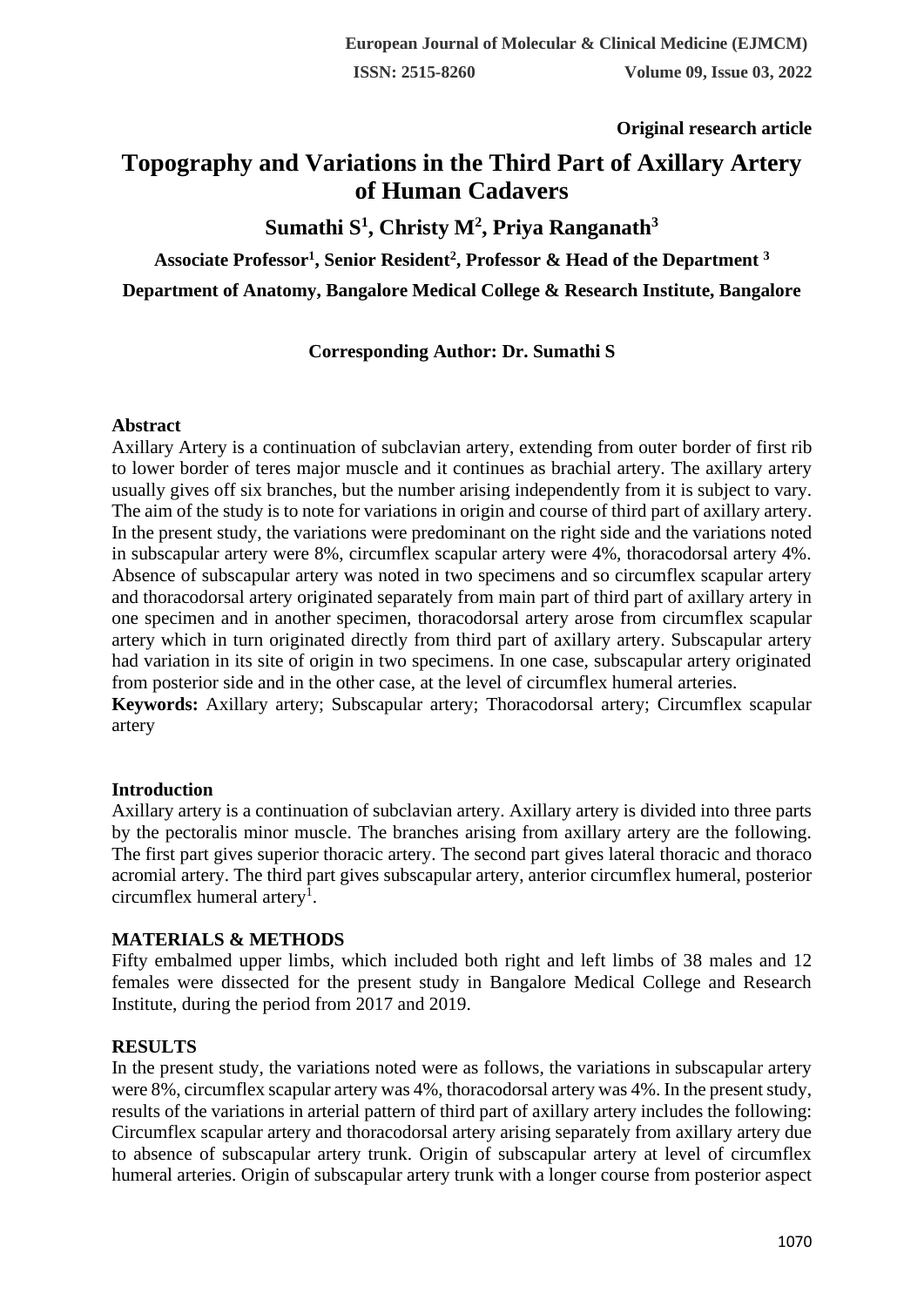**ISSN: 2515-8260 Volume 09, Issue 03, 2022**

of axillary artery. Separate origin of circumflex scapular artery from third part of axillary artery which in-turn gave origin to thoracodorsal artery with absence of subscapular artery trunk.

| Number of Sides<br><b>Specimens</b> | <b>Observed</b> | Origin of                  | Right   Left   Total |  | Percentage |
|-------------------------------------|-----------------|----------------------------|----------------------|--|------------|
| 25                                  | 50              | Subscapular artery         |                      |  | 8%         |
|                                     |                 | Circumflex scapular artery |                      |  | 4%         |
|                                     |                 | Thoracodorsal artery       |                      |  | 4%         |

### **TABLE 1: Variations in the branches of third part of axillary artery.**

# **TABLE 2: Variations in subscapular arterial trunk.**

| Number of<br><b>Specimens</b> | <b>Sides</b><br><b>Observed</b> | <b>Variations</b><br>in<br>Subscapular<br>artery<br>trunk | $Right \mid Left$ |                          | <b>Total   Percentage</b> |
|-------------------------------|---------------------------------|-----------------------------------------------------------|-------------------|--------------------------|---------------------------|
| 25                            | 50                              | Absent                                                    |                   |                          | 4%                        |
|                               |                                 | Origin from unusual site                                  | 2                 | $\overline{\phantom{a}}$ | 4%                        |

### **TABLE 3: Variations in circumflex scapular artery.**

| Number of Sides<br><b>Specimens</b> | <b>Observed</b> | <b>Variations</b><br><b>Circumflex</b><br>artery | in<br>scapular | $Right \mid Left$ | <b>Total</b> | Percentage |
|-------------------------------------|-----------------|--------------------------------------------------|----------------|-------------------|--------------|------------|
| 25                                  | 50              | Direct origin                                    |                |                   |              | 4%         |

#### **TABLE 4: Variations in thoracodorsal artery.**

| Number of<br><b>Specimens</b> | <b>Sides</b><br><b>Observed</b> | <b>Variations</b><br>in<br><b>Thoracodorsal</b><br>artery. | <b>Right</b> | Left | <b>Total</b> | <b>Percentage</b> |
|-------------------------------|---------------------------------|------------------------------------------------------------|--------------|------|--------------|-------------------|
| 25                            | 50                              | Direct origin                                              |              |      |              | 2%                |
|                               |                                 | Circumflex<br>From<br>scapular artery                      |              |      |              | 2%                |

# **TABLE 5: Types of variations.**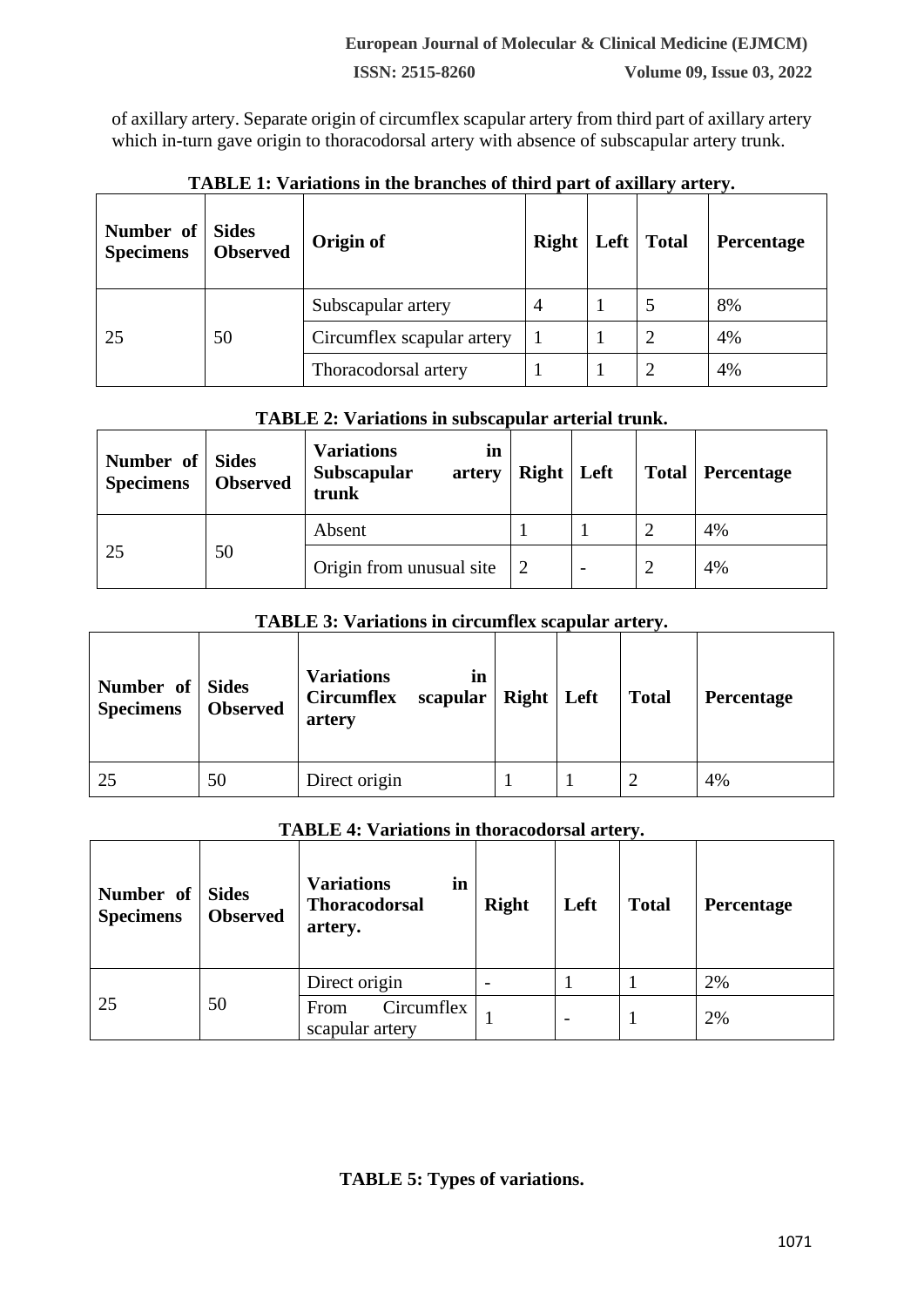|                |                            |                                                                                                  | Percentage    |
|----------------|----------------------------|--------------------------------------------------------------------------------------------------|---------------|
| N <sub>0</sub> | <b>Types of Variations</b> | <b>Name of the Artery</b>                                                                        | of Variations |
| 1              | Common trunk               | Anterior circumflex humeral artery – Posterior<br>circumflex humeral artery – Subscapular artery | 2%            |
| $\overline{2}$ | Absence                    | Subscapular artery                                                                               | 4%            |
| 3              | Abnormal site of origin    | Subscapular artery                                                                               |               |
|                |                            | Thoracodorsal artery                                                                             | 2%            |
| $\overline{4}$ | Separate origin            | Circumflex scapular artery                                                                       | 4%            |
|                |                            | Thoracodorsal artery                                                                             | 2%            |

### **DISCUSSION**

VARIATION 1: Separate origin of circumflex scapular artery and thoracodorsal artery from third part of axillary artery.

Variation in origin and branching pattern of circumflex scapular artery and thoracodorsal artery from third part of axillary artery with absence of subscapular trunk.

As observed in figure 1, the variation noted was the absence of subscapular artery trunk from third part of axillary artery and presence of branches of subscapular artery (i.e.) circumflex scapular artery and thoracodorsal artery arose separately from the medial aspect of third part of axillary artery. Circumflex scapular artery and thoracodorsal artery had a parallel course with each other above the anomalous origin of posterior circumflex humeral artery. Circumflex scapular artery had variation in its origin and branching pattern. The artery originated separately from medial aspect of third part of axillary artery instead of branching from subscapular artery. The artery coursed in parallel with thoracodorsal artery below for a while. The artery had a straight course instead of circumflex course and pierced latissimus dorsi muscle to run along the lateral border of scapula without entering the triangular space.

The thoracodorsal artery also had a separate origin from the medial aspect of third part of axillary artery. The artery had a variation only in its origin while it coursed normally to supply latissimus dorsi muscle.

**Majumdar et al (2013)** noted the following variations: circumflex scapular artery arose from third part of axillary artery separately from other branches. Subscapular artery arose from second part of axillary artery divided into lateral thoracic artery and thoracodorsal artery<sup>2</sup>.

**Jae-Ho et al (2009)** explained that variation in the branching pattern of arteries are due to abnormal deviation from the normal growth pattern of the vascular network of the embryo at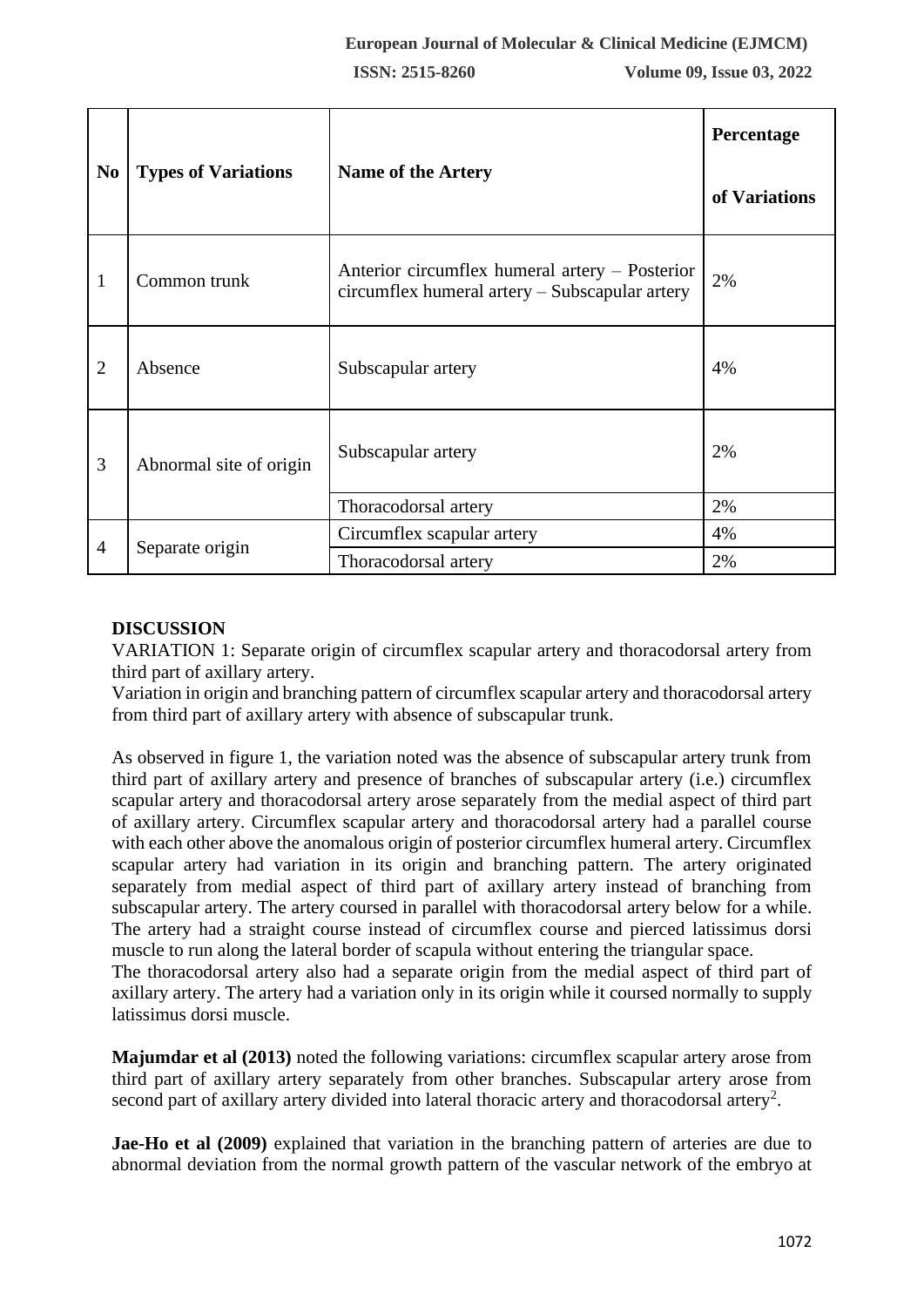the developmental stages resulting in various variations in the branching pattern of the arteries of upper extremities <sup>3</sup>.

### **VARIATIONS 2: Variation in origin of circumflex scapular artery and thoracodorsal artery. Separate origin of circumflex scapular artery from third part of axillary artery which gave off thoracodorsal artery, with absence of subscapular artery trunk.**

As observed in figure 2, the subscapular artery, one of the largest branches of third part of axillary artery was absent in right upper limb while its branches circumflex scapular artery and thoracodorsal artery was noted. The origin of circumflex scapular artery was directly from third part of axillary artery and was wider in diameter. The circumflex scapular artery passed through triangular space and emerged out on the posterior aspect near the lateral border of scapula. Before passing through the triangular space, the circumflex scapular artery gave off thoracodorsal artery. The thoracodorsal artery which is the continuation of subscapular artery originated from circumflex scapular artery and its branching pattern was normal. Branches of third part of axillary artery had a normal relation with branches of brachial plexus. Usual variations observed in the origin of thoracodorsal artery was from circumflex scapular artery, lateral thoracic artery or both circumflex humeral arteries.

**Divya et al (2013)** observed similar variation in which thoracodorsal artery originated from circumflex scapular artery and there was absence of subscapular arterial trunk. With normal branching pattern of circumflex scapular artery and thoracodorsal artery<sup>4</sup>.

**Magden et al (2007)** observed abnormal branching of axillary artery. The subscapular artery was not present. The circumflex humeral artery originated directly from the third part of axillary artery. The thoracodorsal artery and lateral thoracic arteries arose together from third part of axillary artery as lateral thoracic – thoracodorsal common trunk<sup>5</sup>.

# **VARIATION 3: Presence of unusual variant of alar thoracic artery from third part of axillary artery**

As observed in figure 3, the variation noted was the unusual origin of alar thoracic artery from third part of axillary artery. In the present study, on right side of female cadaver, a superficial artery was observed and on reaching the thoracic wall it dissipated into small branches in the superficial layer. The superficial artery which originated from the third part of axillary artery was considered as an unusual variant of alar thoracic artery. The alar thoracic artery is a very inconstant branch arising from second part of axillary artery. All the branches of third part of axillary artery arose from its usual origin and had a normal course in relation with branches of brachial plexus.

**Majumdar et al (2013)** observed a similar anomaly of unusual variant of alar thoracic artery from third part of axillary artery in the same cadaver noted another variation in which posterior circumflex humeral artery branched out from subscapular artery. In his study, they reported twice the present of alar thoracic artery from third part of axillary artery with incidence of 1.9% in male and  $5.6\%$  in female  $2$ .

### **VARIATION 4: Origin of subscapular artery trunk from posterior aspect of third part of axillary artery.**

As observed in figure 4, variation was noted in the site of origin of subscapular artery. The subscapular artery trunk originated from the posterior aspect of third part of axillary artery, below the origin of circumflex humeral arteries. The subscapular artery had a long and wide trunk and after passing for a distance of about 4 cm it divided into circumflex scapular artery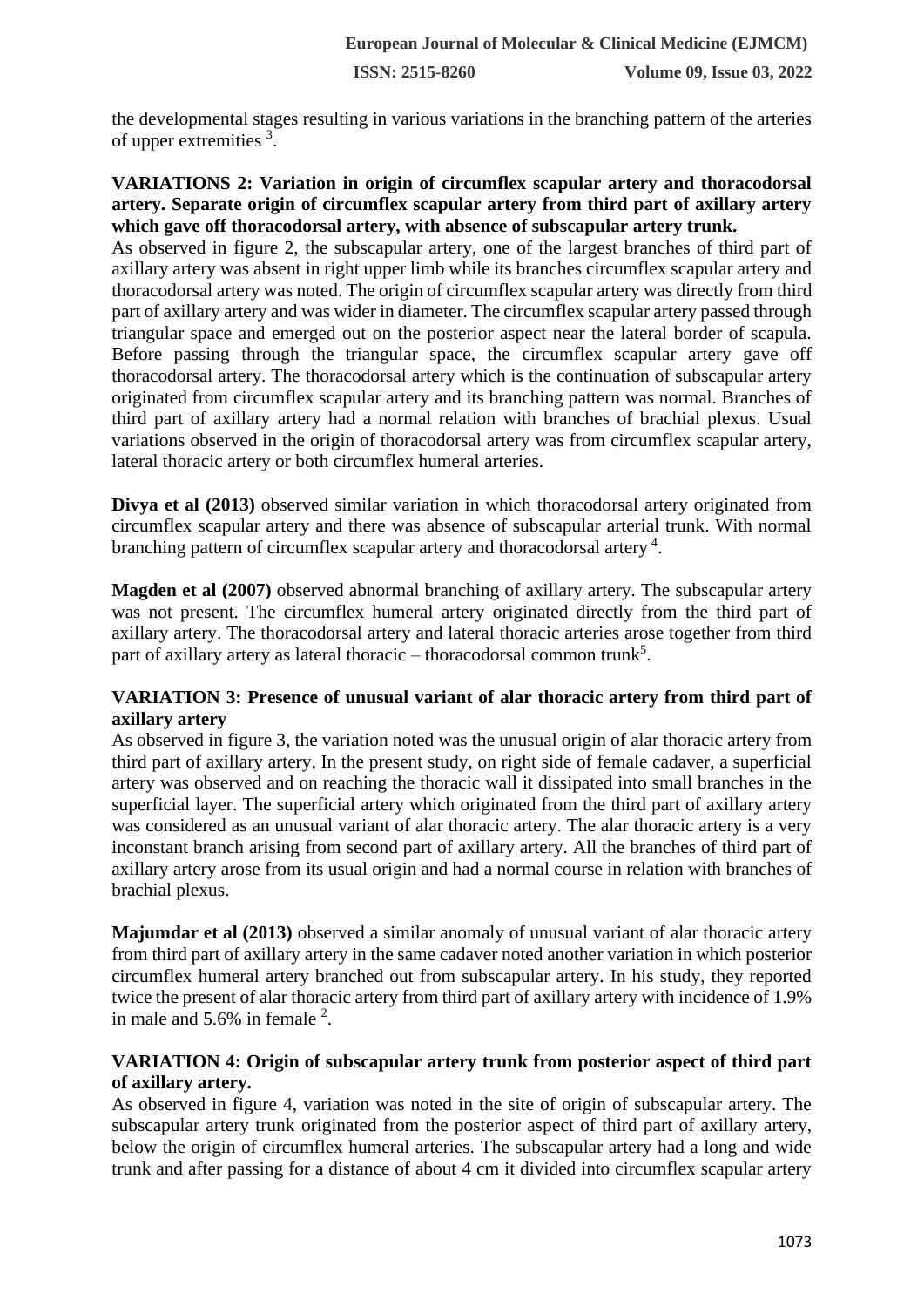**ISSN: 2515-8260 Volume 09, Issue 03, 2022**

and thoracodorsal artery. No variations in the branching pattern of circumflex scapular artery and thoracodorsal artery was noted. The anterior circumflex humeral artery and posterior circumflex humeral artery arose from its usual site. Branches of third part of axillary artery had normal relation with branches of brachial plexus.

### **VARIATION 5: Origin of subscapular artery at the level of anterior circumflex humeral artery and posterior circumflex humeral artery**

The subscapular artery which is the first branch of third part of axillary artery usually originates at a higher level than circumflex arteries. The variation observed in figure 5, was that the origin of subscapular artery was from the lower level (i.e.) at the site of origin of anterior circumflex humeral artery and posterior circumflex humeral artery. The subscapular artery was subsequently divided into circumflex scapular artery and thoracodorsal artery and both the branches of subscapular artery had normal course.

**Patil et al (2016)** noted a unique variation of a common trunk from first part of axillary artery which gave origin to all the branches of the third part of axillary artery <sup>6</sup>.

**Hattori et al (2013)** reported that axillary artery branching patterns are extremely variable and mostly subscapular artery and posterior circumflex humeral artery are involved in the variations<sup>7</sup>.

**Ramesh et al (2008)** reported that 30% subscapular artery arose from common trunk with posterior circumflex humeral artery, occasionally subscapular artery, circumflex humeral and profunda brachii. The branches of brachial plexus surrounded the common vessel instead of axillary artery <sup>8</sup>.

**Sazegar et al (2013)** presented a case report of rare variations in branches of axillary artery in which, subscapular artery from third part of axillary artery was sandwiched between the two roots of median nerve at its origin. The anterior circumflex humeral artery, posterior circumflex humeral artery originated from subscapular artery<sup>9</sup>.

**Astik et al (2012)** <sup>10</sup> **and Vasuki et al (2015)** <sup>11</sup> observed from third part of axillary artery, a common trunk gave origin to anterior circumflex humeral artery, posterior circumflex humeral artery, subscapular artery and profunda brachii artery in five cadavers.

**Suman et al (2016)** observed that subscapular artery gave branch to subscapularis and continued as circumflex scapular artery through upper triangular space without giving the customary thoracodorsal artery branch In this case, thoracodorsal artery was a branch from lateral thoracic artery. Also, noted an aberrant subscapular artery which emerged from posteroinferior surface of third part of axillary artery in another cadaver  $12$ .

**Farhan et al (2010)** did a study on 26 embalmed upper limb and observed the following variations: subscapular artery branched out into circumflex scapular artery and thoracodorsal artery occurred in 77%. The subscapular artery originated from lateral thoracic artery in 7%. Absence of subscapular artery was in 2.5%. The posterior circumflex humeral artery originated from four different sources: from third part of axillary artery in 77%, from subscapular artery in 11%. from deep brachial artery in 9% and from lateral thoracic artery in  $2\%$  <sup>13</sup>.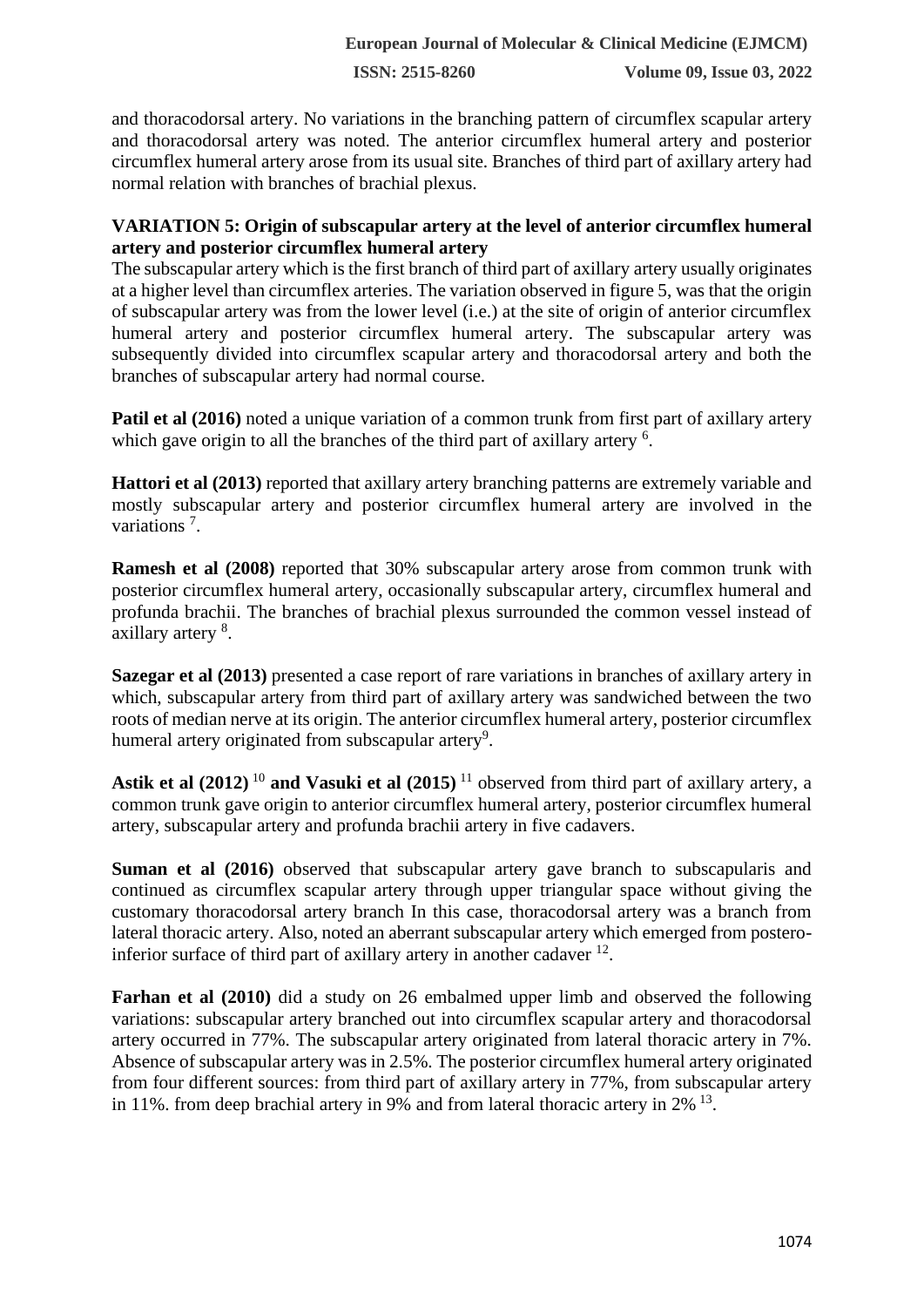

**Figure 1 : Variation 1**



**Figure 2: Variation 2**



**Figure 3: Variation 3**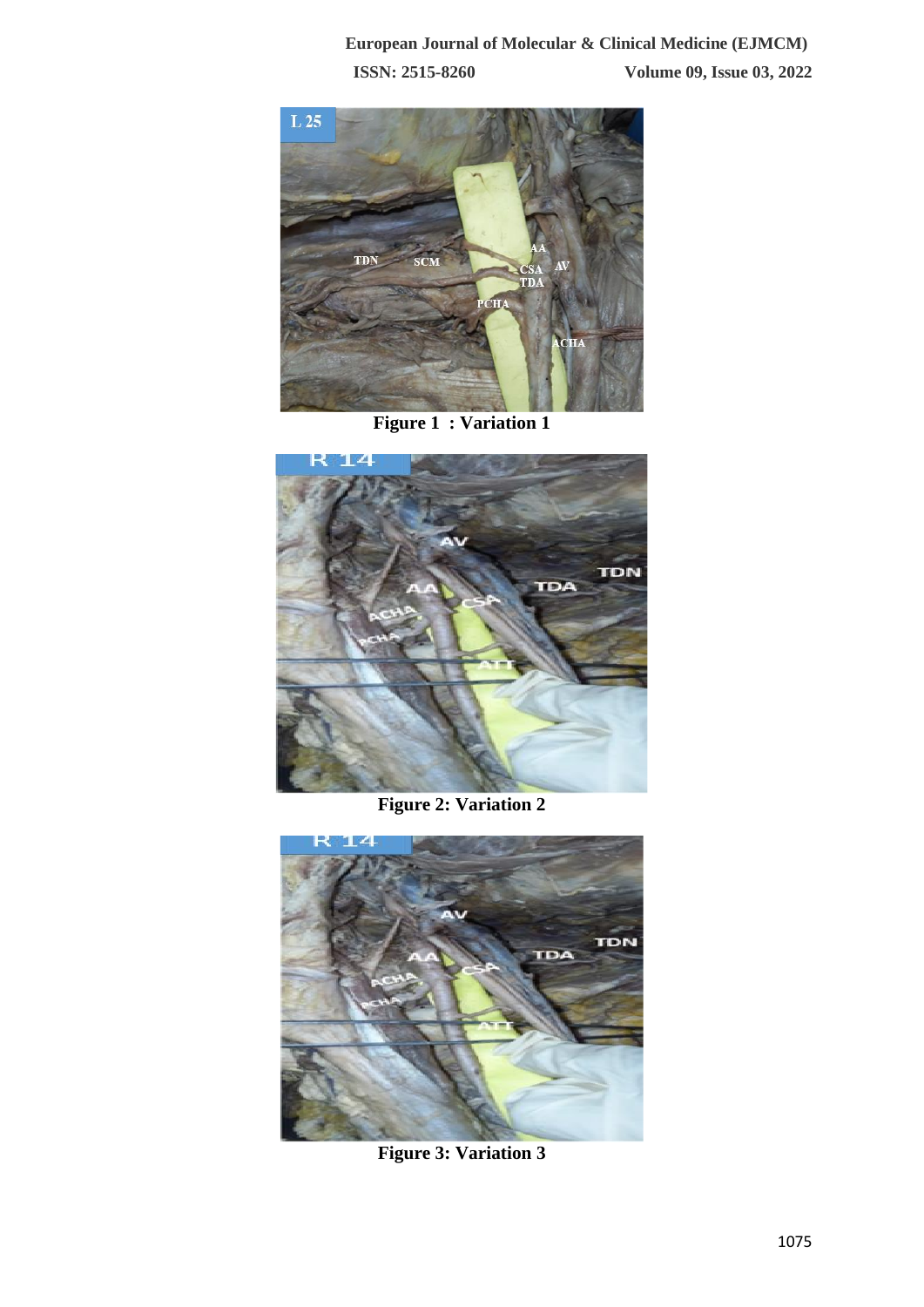

**Figure 4 : Variation 4**



**Figure 5 : Variation 5**

### **CONCLUSION**

Next to the popliteal artery, axillary artery is more frequently lacerated by violence than any other. Nowadays, axillary artery is important for plastic surgeons performing a musculocutaneous flap or defect reconstruction. The following study adds to the previous findings.

### **ACKNOWLEDGEMENTS**

**The authors would like to thank and pay respect to all those kind hearts who have donated their body for research and education purposes without whom this work would not have been accomplished**

**FINANCIAL SUPPORT AND SPONSORSHIP** Nil.